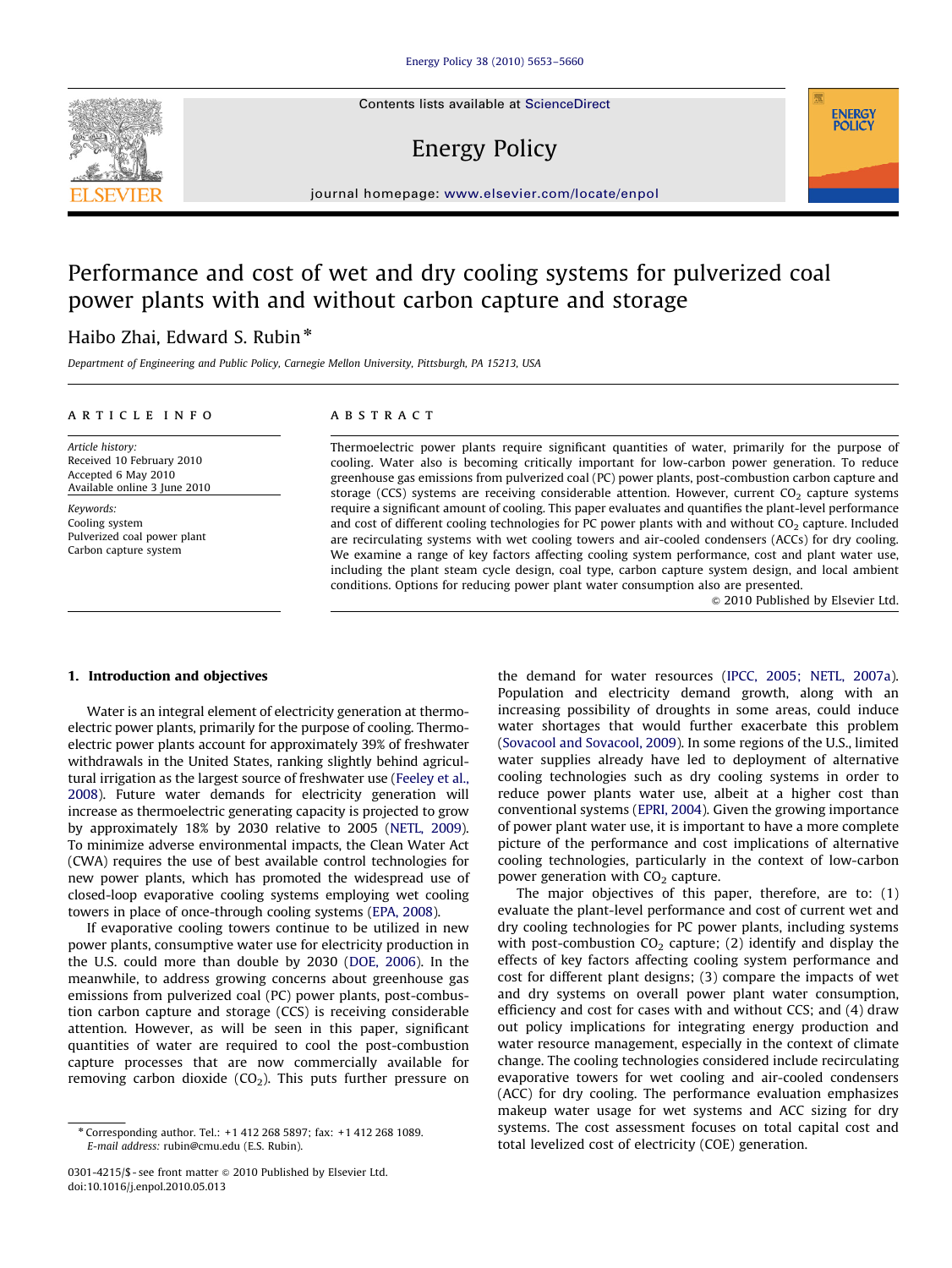# 2. Analytical approach

In a wet tower design, the water used to cool the steam turbine exhaust is in turn cooled by contact with ambient air, then recirculated to the main condenser (Fig. 1). The wet tower relies mainly on the latent heat of water evaporation for cooling (Threlkeld, 1970). Makeup water is then needed to replace the losses due to evaporation, as well as the smaller losses from drift and blowdown. In contrast, dry systems employing ACCs utilize the sensible heating of atmospheric air passed across finned-tube heat exchangers to reject the heat from condensing steam (Fig. 2) (Kroger, 2004; EPRI, 2005).

To evaluate each process, a complete cooling system performance model was developed using detailed mass and energy balances for a PC power plant. The performance models are linked to engineering-economic models that calculate the capital cost, annual operating and maintenance costs and total annual levelized cost of the specified system and plant. The water systems modules are embedded in the Integrated Environmental Control Model (IECM) developed by Carnegie Mellon University for the U.S. Department of Energy's National Energy Technology Laboratory (USDOE/NETL). The IECM is a well-documented publicly available model that provides systematic estimates of performance, emissions, cost and uncertainties for preliminary design of fossil-fueled power plants with or without  $CO<sub>2</sub>$  capture and storage (IECM, 2009; Rubin et al., 2007a). Detailed technical documentation for each of the IECM cooling options and power



Fig. 1. Schematic of a wet recirculating cooling tower system.



Fig. 2. Schematic of a dry cooling system.

plant systems discussed in this paper are available elsewhere (Zhai et al., 2009a, 2009b; Versteeg et al., 2009; Rubin et al., 2007a; Rao and Rubin, 2002).

The main factor affecting the size and cost of a cooling system is the heat load rejected at the primary condenser. This, in turn, depends mainly on the plant's gross size and thermal efficiency, including the influence of environmental control systems such as a  $CO<sub>2</sub>$  capture process. To account for the many factors that directly or indirectly affect the water requirements of a PC power plant, the IECM Version 6.2 was employed for this paper. A series of sensitivity analyses was conducted to investigate the effects on plant performance and cost of key factors including the plant design, fuel type, cooling system type, ambient conditions, carbon capture option, and steam turbine design (for dry cooling systems). The results of this analysis are summarized below.

# 3. Base case studies

Base case studies were conducted to characterize the performance and cost of wet and dry cooling system options for subcritical PC power plants without carbon capture (typical of most current plants). Major environmental control systems included selective catalytic reduction (SCR), an electrostatic precipitator (ESP) and flue gas desulfurization (FGD). Key technical and economic design assumptions for the base case plants are given in Table 1. The resulting performance and costs of the base plant with wet and dry and cooling systems are given in Table 2. To compare cases with different design parameters and configurations, all plants in this paper are evaluated on a basis of 550 MW power net output.

Table 2 shows that the plant with a conventional wet tower has a smaller gross size and higher efficiency than the plant with

Table 1

Key assumptions for the baseline cases.

| <b>Parameters</b>                                             | Value                    |
|---------------------------------------------------------------|--------------------------|
| <b>Technical parameters</b>                                   |                          |
| Net plant output (MW)                                         | 550.0                    |
| Boiler type                                                   | Subcritical              |
| Environmental controls                                        | $SCR + ESP + FGD$        |
| Coal type                                                     | Illinois #6              |
| Ambient air pressure (kPa)                                    | 101.4                    |
| Ambient air temperature $(°C)$                                | 25                       |
| Ambient relative humidity (%)                                 | 50                       |
| Cooling water temperature drop across the wet tower $(°C)$    | 11                       |
| Cycle of concentration in the wet cooling system <sup>a</sup> | $\overline{\mathcal{L}}$ |
| Turbine backpressure for the dry cooling system (in.Hg)       | $\overline{\mathbf{A}}$  |
| Air-cooled condenser (ACC) plot area per cell $(m^2)^b$       | 110                      |
| Configuration of air-cooled heat exchanger                    | Multiple-row             |
| Initial temperature difference for ACCs $(°C)$                | 27                       |
|                                                               |                          |
| Economic/financial parameters                                 |                          |
| Cost year                                                     | 2007                     |
| Plant capacity factor (%)                                     | 75                       |
| Fixed charge factor                                           | 0.148                    |
| Plant life time (years)                                       | 30                       |
| Water cost $(\frac{1}{3})^3$                                  | 0.26                     |
| Coal cost (\$/tonne)                                          | 46.3                     |
| General facilities capital (% of $PFCc$ )                     | 10 <sup>1</sup>          |
| Engineering and home office fees (% of PFC)                   | 10 <sup>1</sup>          |
| Project contingency cost (% of PFC)                           | 15                       |
| Process contingency cost (% of PFC)                           | $\Omega$                 |
|                                                               |                          |

<sup>a</sup> The cycle of concentration is defined as the concentration ratio of the pollutant dissolved in cooling water versus makeup water.

<sup>b</sup> A condenser cell consists of multiple heat exchanger bundles arranged in the form of ''A'' frame and is serviced by a large fan.

<sup>c</sup> PFC represents process facilities capital cost.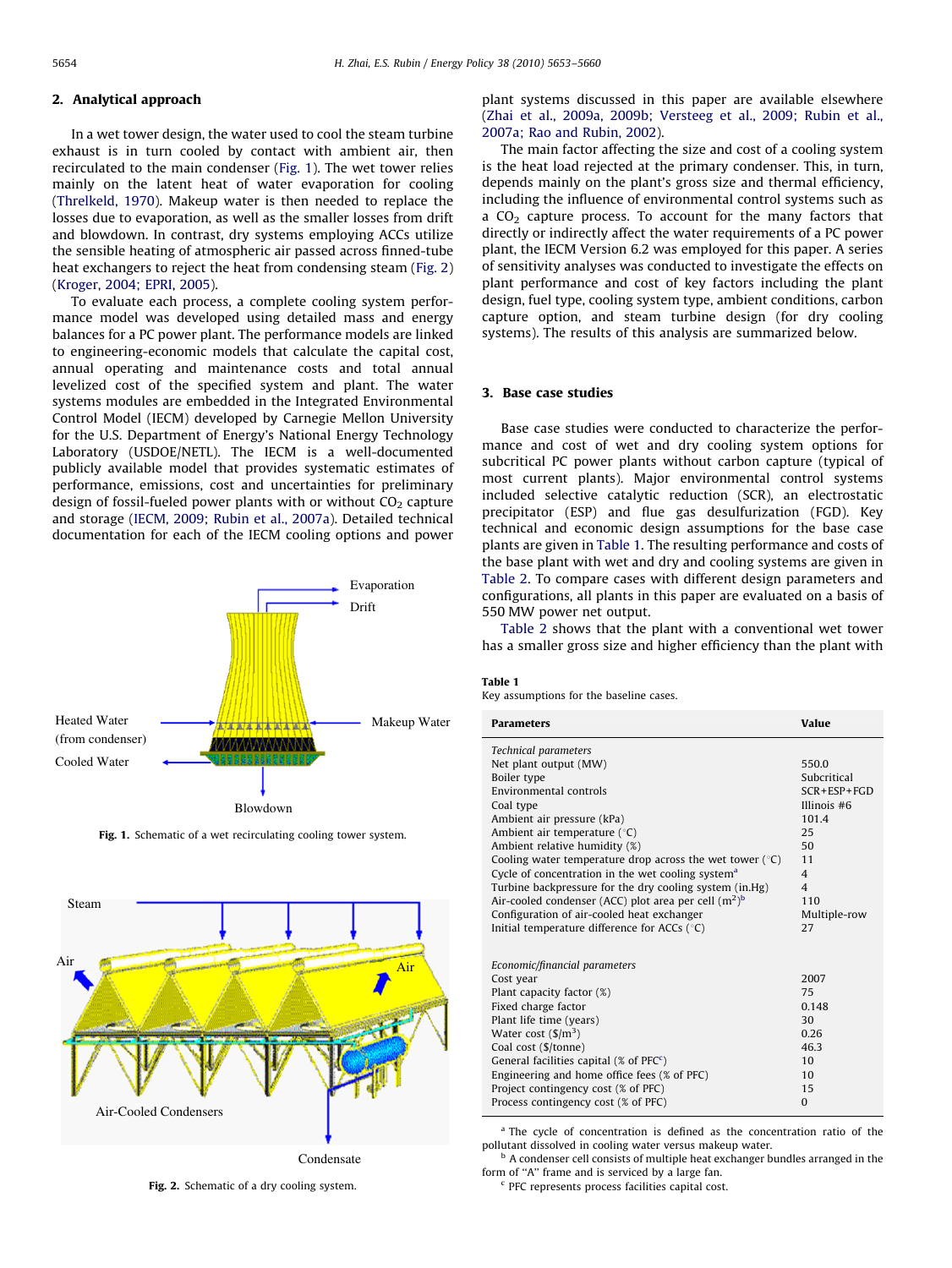| Table 2 |  |                                                |  |  |
|---------|--|------------------------------------------------|--|--|
|         |  | Results for the baseline cases using the IECM. |  |  |

| Performance and cost<br>measures                                                         | PC plant with a wet<br>cooling system | PC plant with a dry<br>cooling system |
|------------------------------------------------------------------------------------------|---------------------------------------|---------------------------------------|
| Gross power output (MW)                                                                  | 593.3                                 | 600.7                                 |
| Net plant efficiency, HHV (%)                                                            | 36.1                                  | 34.6                                  |
| Tower evaporation loss<br>tonnes/h)                                                      | 1012                                  | $\Omega$                              |
| Tower blowdown (tonnes/h) <sup>a</sup>                                                   | 337                                   | $\Omega$                              |
| Tower drift loss (tonnes/h) <sup>b</sup>                                                 | 0.6                                   | $\Omega$                              |
| Total cooling system makeup<br>water (tonnes/MWh)                                        | 2.46                                  | $\Omega$                              |
| Number of air cooled<br>condenser cells                                                  |                                       | 63                                    |
| Cooling system total capital<br>requirement <sup><math>c</math></sup> ( $\frac{s}{k}$ W) | 90.4                                  | 224.4                                 |
| Cooling system levelized<br>annual $cost^c$ (\$/MWh)                                     | 3.9                                   | 7.2                                   |
| Plant total capital requirement<br>$(S/kW)$ <sup>c</sup>                                 | 1788                                  | 1940                                  |
| Plant revenue requirement<br>$(COE)$ <sup>c</sup> (\$/MWh)                               | 691                                   | 73.1                                  |

<sup>a</sup> Salts or other impurities accumulate in the cooling water due to water evaporation. To avoid scaling of the surface within the tower, it is necessary to blow down a portion of the water and replace it with the fresh water (Li and Priddy, 1985).

The drift loss is a relatively small amount of entrained water lost as fine droplets in the air discharge from a tower (Li and Priddy, 1985). It is estimated as 0.001% of the cooling water (NETL, 2007a).

<sup>c</sup> All costs are in constant 2007 US dollars.

dry cooling because less auxiliary power is required to run the wet cooling system. Total makeup water for the wet system is 2.5 l/kWh (net), which is about 2.3% of the total recirculating cooling water volume. Tower evaporation accounts for 75% of water losses, while blowdown accounts for approximately 25%. Tower drift and other losses are small, less than 1% of the total. The tower blowdown rate is affected both by evaporation losses and by the cycles of concentration, a design parameter related to cooling water quality. Tower operation at higher cycles of concentration reduces the cooling tower blowdown loss, but results in greater buildup of impurities in the cooling water. This may increase system costs for additional water treatment processes needed to maintain water quality. For the dry cooling system there is no makeup water required.

The total capital requirement (TCR) for each power plant subsystem is calculated using the procedure and cost categories established by the Electric Power Research Institute (EPRI, 1993). Cost elements include the process facilities capital (PFC), general facilities cost, engineering and home office fees, contingency costs and several categories of owner's costs (including interest during construction). All costs in IECM v.6.2 were updated to 2007 U.S. dollars based on recent studies by the USDOE (NETL, 2007a). The resulting TCR for the base plant design is \$90/kW for the wet cooling system and \$224/kW for the dry cooling system. The wet system accounts for approximately 5% of the total plant capital cost, whereas the dry system represents about 12% of the total plant capital cost. As a result of its higher capital cost and lower efficiency, the total cost of electricity (COE) for the plant with dry cooling is \$4.0/MWh more than for the base case plant with the wet cooling.

## 4. Sensitivity analysis for wet cooling systems

Sensitivity analyses were conducted to investigate the impacts of the several factors noted earlier. In each case, other parameters were kept at their base case values, unless otherwise noted.

## 4.1. Effects of plant type

The effects on the cooling system cost and water requirements were evaluated for three types of PC power plants with increasing efficiency: subcritical, supercritical and ultra-supercritical units. The steam cycle heat rates for three plant types are 8220, 7760 and 7070 kJ/kWh, respectively, corresponding to HHV efficiencies of 43.8%, 46.4% and 50.9%. For a given net power output, the supercritical and ultra-supercritical plants have smaller cooling duties than the subcritical plant due to their higher thermal efficiencies. Fig. 3 shows that this has pronounced effects on the performance and cost of the cooling system. Compared to the subcritical PC plant, the supercritical and ultra-supercritical plants require 10% and 26% less cooling water makeup, respectively. The TCRs for the supercritical and ultra-supercritical plant cooling systems are approximately 90% and 75% that of the subcritical plant. There are similar reductions in the total levelized cost of the cooling system, reflecting the benefits of higher thermal efficiencies.

# 4.2. Effects of fuel type

Coal quality is another important factor affecting the performance and cost of a PC power plant (Rubin et al., 2007b). However, few studies have evaluated coal quality impacts on the plant cooling system. Here, we evaluate three coal types that are widely used in studies of U.S. power plants (Table 3). Fig. 3(a)



Fig. 3. Effects of plant design, fuel type and air temperature on wet cooling system.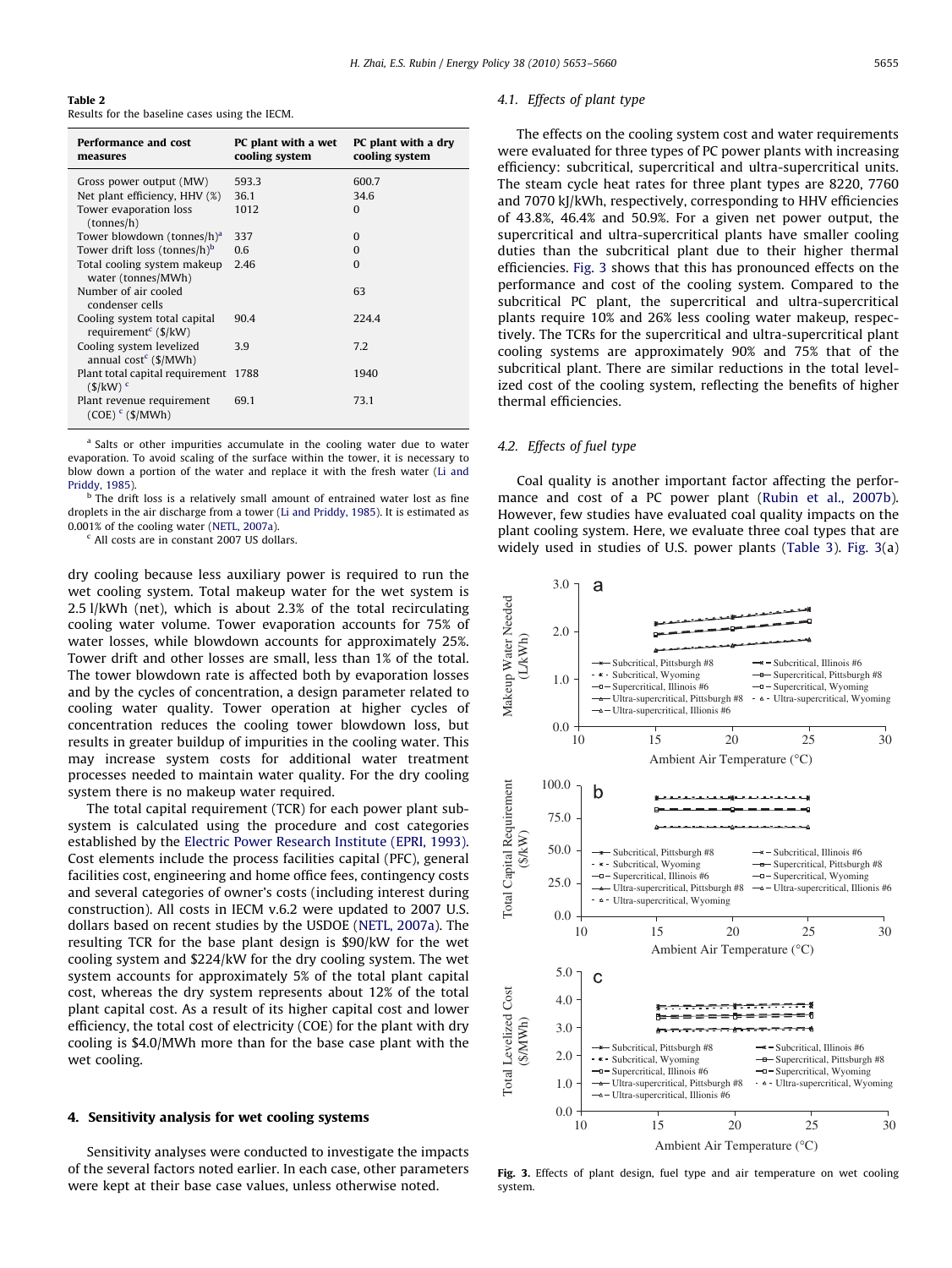Table 3 As-fired properties of three US coals.

| Coal type                | Pittsburgh #8     | Illinois #6       | <b>Wyoming PRB</b> |
|--------------------------|-------------------|-------------------|--------------------|
| Coal rank                | <b>Bituminous</b> | <b>Bituminous</b> | Sub-bituminous     |
| Heating value $(k)/kg$ ) | 30.840            | 27.140            | 19.400             |
| Carbon $(\%)$            | 73.81             | 63.75             | 48.18              |
| Hydrogen (%)             | 4.88              | 4.50              | 3.31               |
| Oxygen $(\%)$            | 5.41              | 6.88              | 11.87              |
| Chlorine (%)             | 0.06              | 0.29              | 0.01               |
| Sulfur $(\%)$            | 2.13              | 2.51              | 0.37               |
| Nitrogen $(\%)$          | 1.42              | 1.25              | 0.70               |
| Ash $(%)$                | 7.24              | 9.70              | 5.32               |
| Moisture (%)             | 5.05              | 11.12             | 30.24              |
| Cost (\$/tonne)          | 49.9              | 46.3              | 9.6                |

shows that coal quality does not significantly affect the makeup water requirement for cooling. Thus, from the perspective of water savings coal quality is not a significant factor for a wet system. Similarly, Figs. 3(b) and (c) show that difference in coal quality had only a slight effect on both the capital cost and total levelized cost of the wet cooling system. As exemplified by Fig. 3(c), changes in coal quality produced no more than a \$0.1/ MWh difference in total cooling system cost for a given plant type.

#### 4.3. Effects of ambient air temperature

Ambient air temperature affects the performance of a wet cooling system via the evaporative process. We evaluated three levels of ambient air temperature and assumed that the relative humidity is 50% for all cases. Fig. 3(a) shows that makeup water usage increases by 14% when the average ambient temperature increases from 15 to 25  $\degree$ C. Thus, more water is required for plants with wet cooling systems operating in areas with higher average air temperatures. Nevertheless, Fig. 3(b) shows that ambient air temperature does not significantly affect the cooling system capital cost, while Fig.  $3(c)$  shows a small effect on the total levelized cost because of the variable operating expense for makeup water. For the base case plant design, the levelized cost of the wet cooling system increases by about 2% when the ambient air temperature increases from 15 to 25  $\degree$ C. As illustrated later, however, higher costs for water could have more significant impacts on overall cost.

#### 4.4. Effects of carbon capture system

An amine-based post-combustion  $CO<sub>2</sub>$  capture system is used to evaluate effects on plant water requirements. Fig. 4 presents a schematic of the amine-based capture system. Major performance parameters of the capture system are given in Table 4 based on recent studies by USDOE (NETL, 2007a). The addition of a carbon capture system affects PC plant performance in two major areas: the steam cycle and the cooling system. To separate captured  $CO<sub>2</sub>$ from the rich amine solvent, heat is applied using low-quality steam extracted from the steam turbine. With a regeneration heat requirement of approximately 3500 kJ/kg  $CO<sub>2</sub>$  product, the steam cycle heat rate increases by about 25% and the net plant efficiency decrease by roughly 11–12% across the three plant types.

Additional cooling water also is required to support the operations of the direct contact cooler (needed to lower the flue gas temperature), the  $CO<sub>2</sub>$  absorption and stripping processes and  $CO<sub>2</sub>$  product compression (which is considered to be part of the capture system) (Rao and Rubin, 2002; Fluor and Statoil, 2005a, 2005b). As a result, the total cooling duty for the carbon capture system requires 91.2 tonnes of cooling water per tonne of  $CO<sub>2</sub>$ product for the base case design, which could be reduced through



Fig. 4. Schematic of an amine-based capture system.

Table 4

Major performance parameters of the amine-based carbon capture system.

| Parameters                                                          | Values        |
|---------------------------------------------------------------------|---------------|
| Process sorbent                                                     | Econamine FG+ |
| $CO2$ removal efficiency (%)                                        | 90            |
| Sorbent concentration (wt%)                                         | 30            |
| Temperature exiting direct contact cooler $(°F)$                    | 113           |
| Maximum $CO2$ train capacity (tonnes/h)                             | 209           |
| $CO2$ compressor capacity (tonnes/h)                                | 299           |
| Lean $CO2$ loading (mol $CO2/mol$ sorbent)                          | 0.19          |
| Nominal sorbent loss ( $kg/tonne CO2$ )                             | 0.3           |
| Liquid-to-gas ratio (mol MEA liquid/mol flue gas)                   | 3.015         |
| Gas phase pressure drop (psia)                                      |               |
| Solvent pumping head (psia)                                         | 30            |
| Pump efficiency (%)                                                 | 75            |
| Regeneration heat requirement $(k)/kg CO2$ )                        | 3500          |
| Capture system cooling duty (tonnes $H_2O$ /tonne CO <sub>2</sub> ) | 91.2          |
|                                                                     |               |

improved heat integration, dependent on the specific design. This cooling water is provided by the plant cooling system. The total makeup water required for the plant cooling thus increases in proportion to the added demand of the  $CO<sub>2</sub>$  capture system.

As shown in Fig. 5(a), the net result of lower thermal efficiency (steam cycle effect) and increased cooling demands for  $CO<sub>2</sub>$ capture (cooling system effect) is a substantial increase in the size and makeup water requirement of the plant's cooling system. With  $CO<sub>2</sub>$  capture, consumptive water use for cooling increases by 83–91% across the three plant types. Thus, the availability of cooling water is critically important for low-carbon power generation using CCS. In addition, the amount of wastewater due to tower blowdown (plus other low-volume waste streams modeled in the IECM) also increases significantly. In turn, Figs. 5(b) and (c) show that the wet cooling system capital cost increases by 63-74% relative to a plant without  $CO<sub>2</sub>$  capture, while the total levelized cost of cooling increases by more than 90%. The latter increase includes higher operating costs for energy and other items.

#### 5. Sensitivity analysis for dry cooling systems

Here we present results of sensitivity analyses for the dry cooling system using ACCs. In addition to the factors above, we investigate the effects of steam turbine backpressure on dry system operation.

# 5.1. Effects of plant type

As illustrated in Fig. 6, the performance and cost of the dry cooling system are strongly affected by the boiler type. The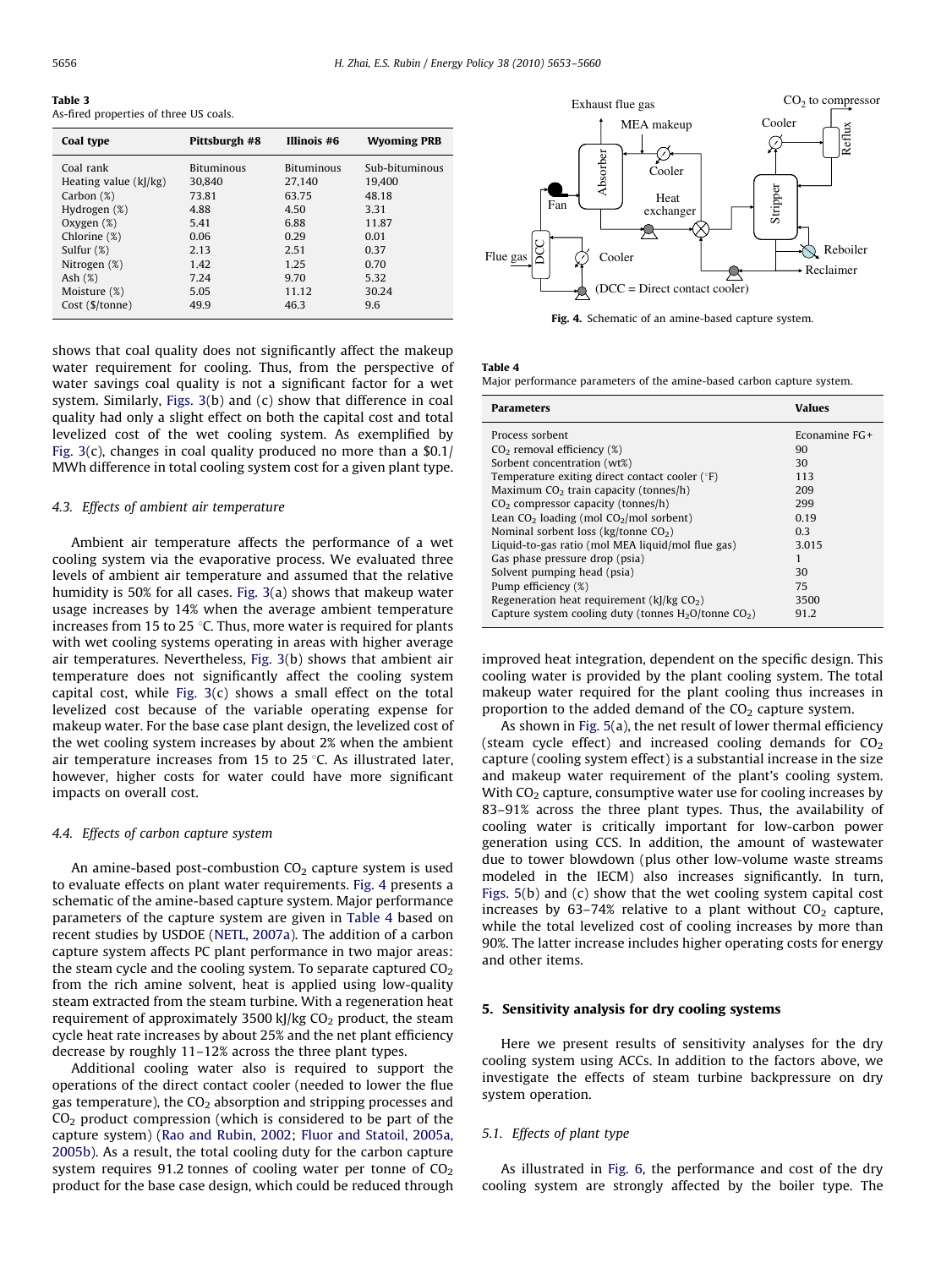

Fig. 5. Effects of carbon capture on wet cooling system.

number of ACC cells required to handle the cooling load for the base case ambient air temperature (25  $\degree$ C) is 63, 57 and 47 cells for the subcritical, supercritical and ultra-supercritical units, respectively. The corresponding steam cycle efficiency for each unit with an ACC is 42.5%, 45.0% and 49.4% (HHV), respectively. Both the capital cost and total levelized cost of the dry cooling system shown in Fig. 6 are approximately 10% lower for the supercritical plant compared to the subcritical plant and 25% less for the ultra-supercritical plant. Higher plant efficiency thus reduces the size and cost of a dry cooling system, just as with the wet system.

## 5.2. Effects of fuel type

The effects of coal type also were evaluated for the three coals shown in Table 3. Similar to the findings for wet cooling systems, coal type did not have a significant effect on the performance or cost of the dry cooling system.

# 5.3. Effects of ambient air temperature

As seen in Fig. 6, the ambient air temperature also has a significant impact on dry cooling system performance and cost. For the base case steam turbine backpressure, the size of the dry cooling system for each type of plant increases by approximately 40% when the average ambient air temperature changes from 15



Fig. 6. Effects of plant design and ambient air temperature on dry cooling system.

to 25  $\degree$ C. As a result, the capital cost and levelized cost of the dry system increase by more than 35% over this temperature range. These results show that the use of a dry cooling system in hightemperature areas will significantly increase costs.

#### 5.4. Effects of turbine backpressure

The steam turbine backpressure affects both the steam cycle efficiency and the dry cooling system design. In general, the temperature of steam exiting the steam turbine (and entering the primary condenser) increases with higher turbine backpressure (EPRI, 2005). This is usually not desirable since it decreases the steam cycle efficiency. However, for dry cooling systems, a higher inlet temperature for the condensing steam reduces the size of the ACC system for a given ambient air temperature. Thus, when ACCs are used, the steam turbine generally is designed for a higher backpressure (up to 8 in.Hg) compared to designs with a wet cooling system (EPRI, 2004).

A sensitivity analysis for the base case power plant (Table 1) illustrates this effect. To cover a broad range of ACC operating conditions, the turbine backpressure design was varied from 2 to 8 in.Hg (6.8–27.1 kPa). The temperature of condensing steam was empirically estimated as a polynomial function of the backpressure with an  $R^2$  value near unity over the range modeling (EPRI, 2005). Fig. 7(a) shows how the size and capital cost of the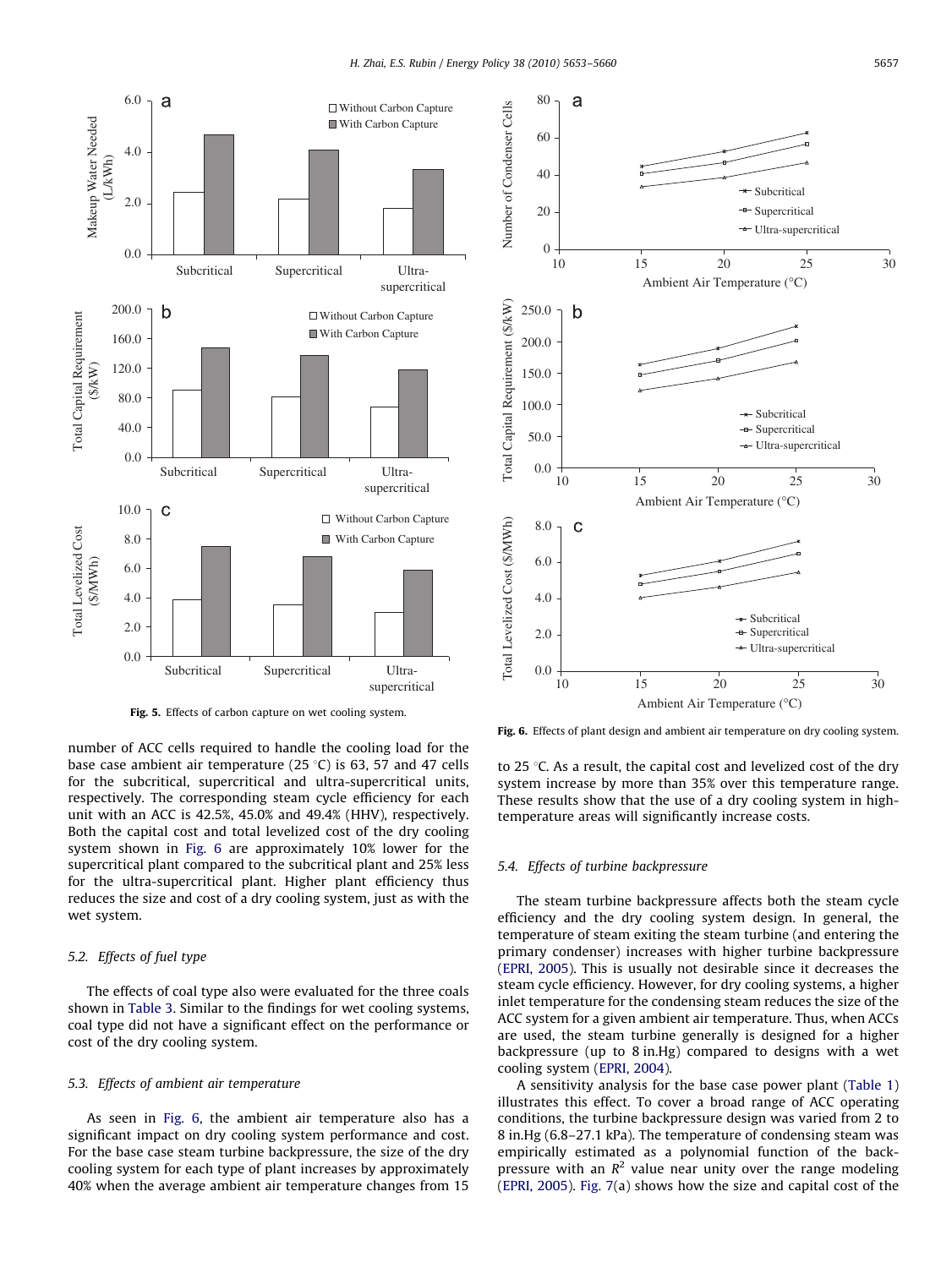

Fig. 7. Effects of turbine backpressure on dry cooling system design and power plant efficiency without carbon capture.

dry cooling system are affected. Increasing the backpressure from 2 to 8 in.Hg reduces the number of ACC cells from 135 to 45. The cooling system capital cost thus decreases dramatically.

A key parameter in ACC design is the initial temperature differential (ITD), defined as the difference between the inlet condensing steam temperature and the inlet ambient air temperature (EPRI, 2005), The ITD reflects the joint impact of the turbine backpressure and the ambient air temperature. Fig. 7(b) shows its effects on performance and cost based on the results in Fig. 6(a), where ITD varied from 13 to 42  $\degree$ C. Both the ACC size and capital cost fall significantly with increasing ITD (up to a factor of three for the range shown).

As noted above, an increase in the turbine backpressure has an adverse impact on steam cycle performance. The thermal efficiency of the base case (subcritical) steam cycle decreases from 43.4% to 40.1% when the turbine backpressure increases from 2 to 8 in.Hg. On the other hand, the auxiliary power required to operate the dry cooling system decreases because of the smaller cooling system size. As a result, the net effect on overall plant efficiency is small, as seen in Fig.  $7(c)$ . That figure also shows that the overall cost of electricity generation (COE) decreases slightly as the backpressure increases from 2 to 3 in.Hg, and does not change significantly beyond 4 in.Hg (13.5 kPa) backpressure. Thus, the adverse impacts of a high turbine backpressure on steam cycle efficiency are offset by favorable impacts on the dry cooling system.

#### 5.5. Effects of carbon capture system

The addition of a post-combustion  $CO<sub>2</sub>$  capture system poses a design challenge for a PC plant with dry cooling since there is no cooling water readily available to meet the cooling demands of the capture unit. Therefore, an auxiliary cooling system is required for the capture process. A variety of hybrid (wet–dry) cooling system designs are conceivable. For the purposes of this study, we assume the auxiliary system is a wet recirculating system of the type described earlier. Its total cost is treated as an added operating cost for the capture system, estimated to be \$0.035 per tonne of cooling water required. The size of the power plant dry cooling system and the makeup water required for the carbon capture unit are given in Fig. 8 for the three PC plant types.

For these cases, the steam extracted from the steam cycle for use in  $CO<sub>2</sub>$  sorbent regeneration reduces the cooling duty of the primary dry cooling system. For example, with  $CO<sub>2</sub>$  capture, the number of condenser cells for the subcritical plant drops by three relative to the base plant without capture. However, Fig. 8 also shows that for a given plant type, the makeup water required for auxiliary cooling of the  $CO<sub>2</sub>$  capture system is comparable to that of the wet cooling system at a plant without carbon capture (see Fig. 3). Thus, a large amount of water is still needed if an aminebased  $CO<sub>2</sub>$  capture system with conventional water cooling is added to a plant with primary dry cooling. Alternatively, other types of cooling or refrigeration systems that do not require water would have to be designed for CCS applications.

#### 6. Comparisons of wet and dry cooling systems

Here we compare the performance and cost of PC plants with dry and wet cooling systems, with and without  $CO<sub>2</sub>$  capture, for the baseline assumptions given in Table 1 that are applicable to all boiler types. Fig. 9 first shows that the ratio of capital cost for dry versus wet cooling systems is approximately 2.5 for all three plant types without CCS. Note that this cost ratio is sensitive to the ITD because it strongly affects the capital cost of a dry cooling system, as demonstrated in Fig. 7(b).

Fig. 9 further shows that the ratio of the total levelized cost for the dry versus wet cooling technology is close to a factor of two



Fig. 8. Potential effects of carbon capture at power plants with primary cooling by air-cooled condensers.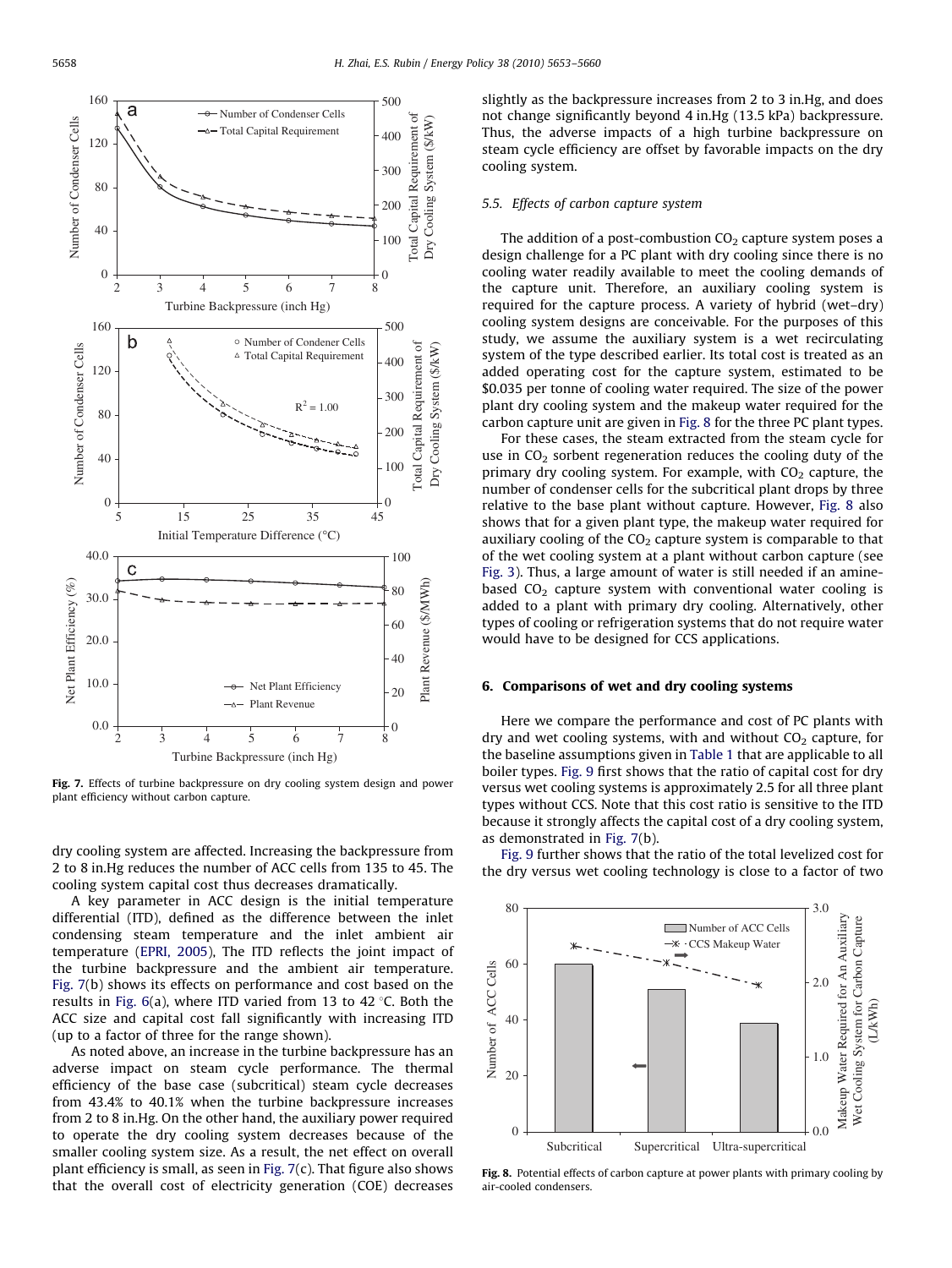

Fig. 9. Cost comparisons of dry versus wet cooling systems without carbon capture.



Fig. 10. Comparisons of effects of cooling systems on power plants with and without carbon capture.

for all plant types. However, further analysis shows that this ratio falls from 1.9 to 1.6 if the cost of water at the base case plant doubles from 0.26 per cubic meter (\$1.0/kgal) to \$0.53 per cubic meter (\$2.0/kgal). If water cost escalates to \$1.61 per cubic meter the levelized costs of wet and dry systems are equal (ratio of 1.0). This result implies that in addition to water resource availability, future increase in water cost can be another factor motivating the use of dry cooling technology in some areas, since the cost of water can vary significantly with location (Czetwertynski, 2002).

Fig. 10 compares the impacts of cooling technology on overall plant performance and cost for cases with and without carbon capture. Across all cases the net plant efficiency is approximately one to two percentage points higher for the plants with primary wet cooling systems than for plants with dry cooling (including the hybrid of dry plus wet system with CCS). The levelized COE is \$3–\$6/MWh lower for plants with wet cooling systems. Thus, while the cost of cooling systems alone may differ significantly, at the overall plant level cooling system designs with ACCs rather than wet towers yields only a modest decrease in efficiency and increase in the cost of electricity generation for the new PC plants modeled here. As seen in Fig. 10, it is the addition of  $CO<sub>2</sub>$  capture and storage that has the most pronounced impacts on overall plant performance, cost and water use.

## 7. Policy implications

Energy production at PC plants is tightly linked to water. In the face of growing demands for electricity, water resources must therefore be carefully planned to avoid potential shortages. As seen in this paper and another recent study (e.g. NETL, 2007b), technologies to control greenhouse gas emissions can significantly exacerbate future power plant water needs.

Technological options to reduce water use at PC power plants include improving water use efficiency, improving plant energy efficiency and using dry cooling systems where feasible (Smart and Aspinall, 2009). Water use efficiency can be improved via measures such as improving water quality and reusing or recycling plant wastewater. For example, the use of water treatment systems to improve cooling water quality can increase the cycles of concentration for wet towers; thus, decreasing tower blowdown and makeup water requirement. The tower blowdown can also be recycled or reused as ash sluicing water (already common practice) or makeup water after appropriate treatment. Some non-traditional water sources such as coal mine water and produced water from oil and gas extraction have been studied as alternative cooling water supplies to replace fresh water (EPRI, 2003; Veil et al., 2003; NETL, 2009). All of these approaches tend to increase overall plant costs, which must be considered in energy and environmental policy analyses involving future power generation.

Perhaps the strongest policy implication underscored by the results presented here is the need for close coordination of energy, climate change, and water resource policies to ensure that the potentially large new water demands for reducing power plant  $CO<sub>2</sub>$  emissions are taken into account in water resource management and planning for the electric power industry. Avoiding water supply–demand conflicts must be an integral part of planning to secure low-carbon energy production. In addition, lowering consumptive water use should be a more prominent metric in R&D programs focused on developing new low-carbon technologies and carbon capture systems for power plants and other industrial facilities.

#### 8. Conclusions

This paper has systematically evaluated the performance, cost, and water requirements of wet and dry cooling systems for PC power plants with and without carbon capture systems. Cooling water systems are the dominant source of water consumption for power generation. Comparisons between wet and dry cooling technologies also were presented for a range of illustrative power plant configurations. The study also identified and quantified the effects of key factors influencing the choice of wet vs. dry cooling systems for PC plants. Increasing the plant efficiency can decrease cooling system size and cost as well as consumptive water use.